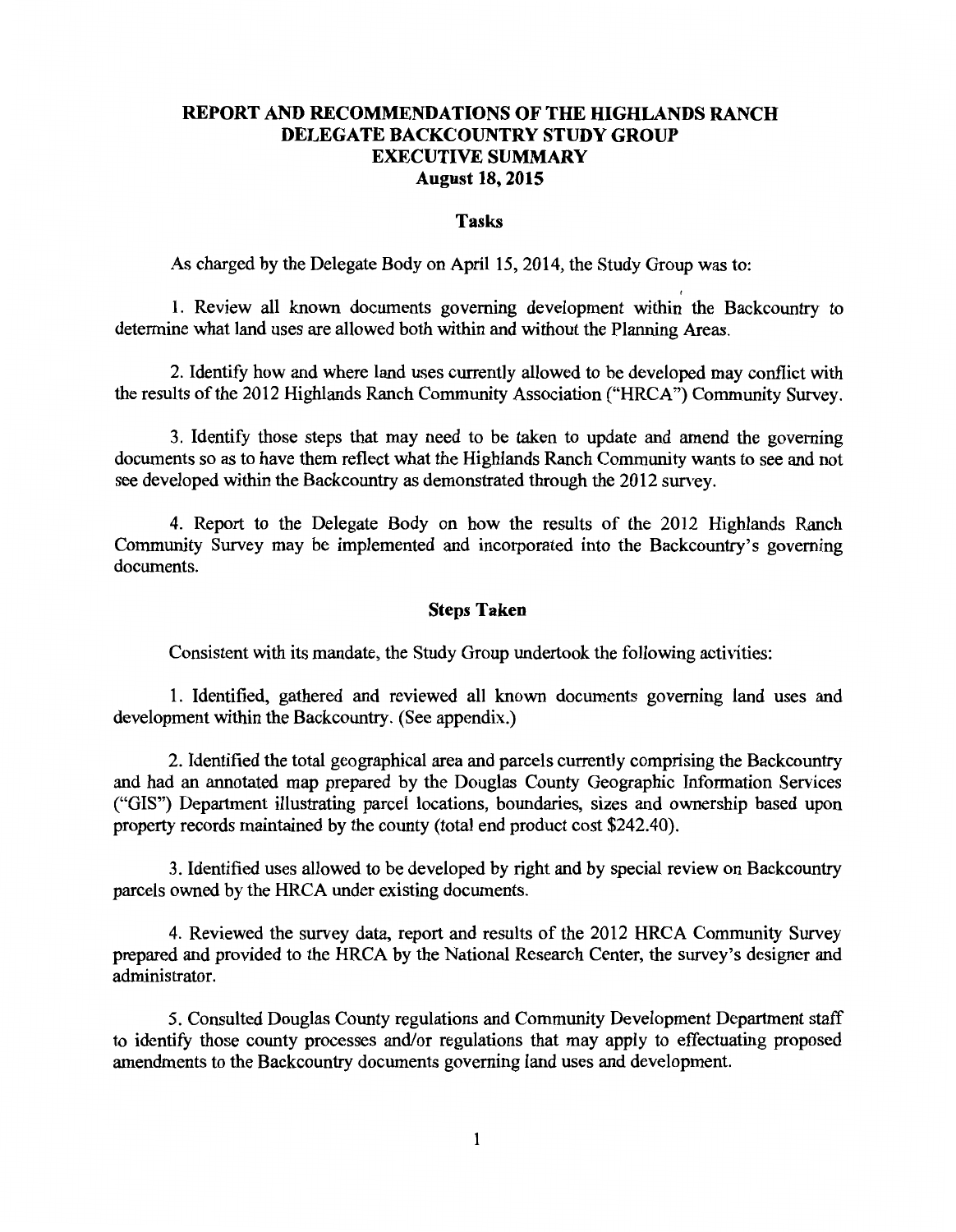6. Prepared recommendations and a report for presentation to the HRCA delegates.

### **Findings**

1. Based on Douglas County records and mapping performed by the County's GIS Department, the Backcountry is currently comprised of 31 separate parcels totaling 8,268 acres, more or less. The HRCA owns 18 of the parcels totaling 7,235 acres.

2. Those areas within the Backcountry with the most development exposure (the "Planning Areas") total approximately 1,441 acres(+/-). There are no set boundaries or acreage allotments for the various Planning Areas, and of some of them have already been developed (in whole or in part). The HRCA owns approximately 580 of 1,441 acres.

3. The areas owned by the HRCA have yet to be developed beyond the installation of trails and minimally intrusive facilities (often seasonal) utilized to support HRCA recreational programming and livestock grazing.

4. There are a multitude of documents that govern and/or influence the land uses and development that may occur within the Backcountry generally, and those parcels owned by the HRCA specifically. The most important are the 1980 Conservation Easement (originally granted by Mission Viejo Company to Douglas County), 1988 Open Space Conservation Agreement (the "OSCA Agreement"), and the 2000 Open Space Conservation Area Plan (the "OSCA Plan"). Any proposed amendments to OSCA Agreement and OSCA Plan documents will require the cooperation and consent of the HRCA, Shea Homes and Douglas County. In addition, proposed amendments would likely be subject to Douglas County land use review processes.

5. Although anticipated and encouraged within certain of the governing documents, and aside from the two community surveys and the work of the current delegate committee, no comprehensive revisiting of the allowed uses in the Backcountry has been undertaken by the HRCA since 2002. Nothing came of the recommendations resulting from the 2002 review.

6. There are numerous uses currently allowed in the Backcountry that fundamentally conflict with the desires of the Highlands Ranch Community as expressed in the results of both the 2012 and 2002 community surveys, including by way of example only: private sports facilities, cemeteries, college/universities, churches/retreat facilities, equestrian arenas/facilities and golf courses.

7. Based on the survey results, the majority of Highlands Ranch residents prefer, and have consistently preferred, that the Backcountry remain as natural open space with minimal development restricted to passive uses, such as trails. If this community preference is to be protected in the short term and fully realized in the long run, the conflicting uses currently allowed within the Backcountry need to be foreclosed through amendments to the governing documents.

8. The HRCA delegates are charged with overseeing the operations and management of those areas of the Backcountry owned by the HRCA. The delegates may propose and, if